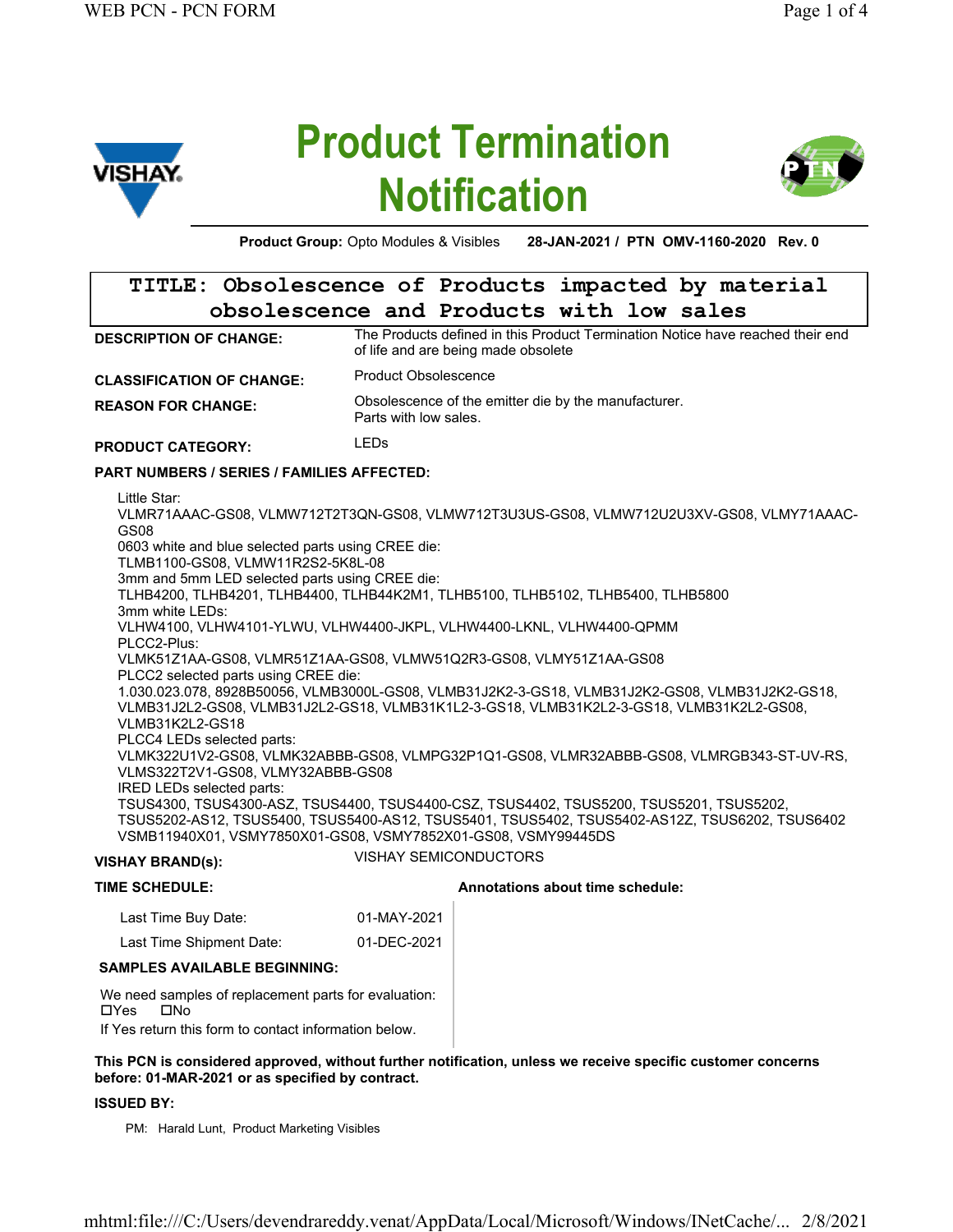Phone: +49 7131 7498-615

Email: harald.lunt@vishay.com

#### For further Information, please contact your regional Vishay office.

#### CONTACT INFORMATION:

VISHAY Intertechnology Asia Pte. Ltd. Business Marketing Asia/Japan 25 Tampines Street 92 Keppel Building # 02-00 Singapore 528877 Phone: +65 6780 7879<br>Fax: +65 6780 7897 +65 6780 7897

VISHAY Intertechnologies, Inc. Business Marketing The Americas - Opto 2585 Junction Avenue San Jose, California 95134-1923 United States of America Phone: +1-408-567-8358<br>Fax: +1 408-240-5687 Fax: +1 408-240-5687

VISHAY Semiconductor GmbH Business Marketing Europe Opto Theresienstr. 2 D-74025 Heilbronn **Germany** Phone: +49-7131-67-2113<br>Fax: +49-7131-67-3144 Fax: +49-7131-67-3144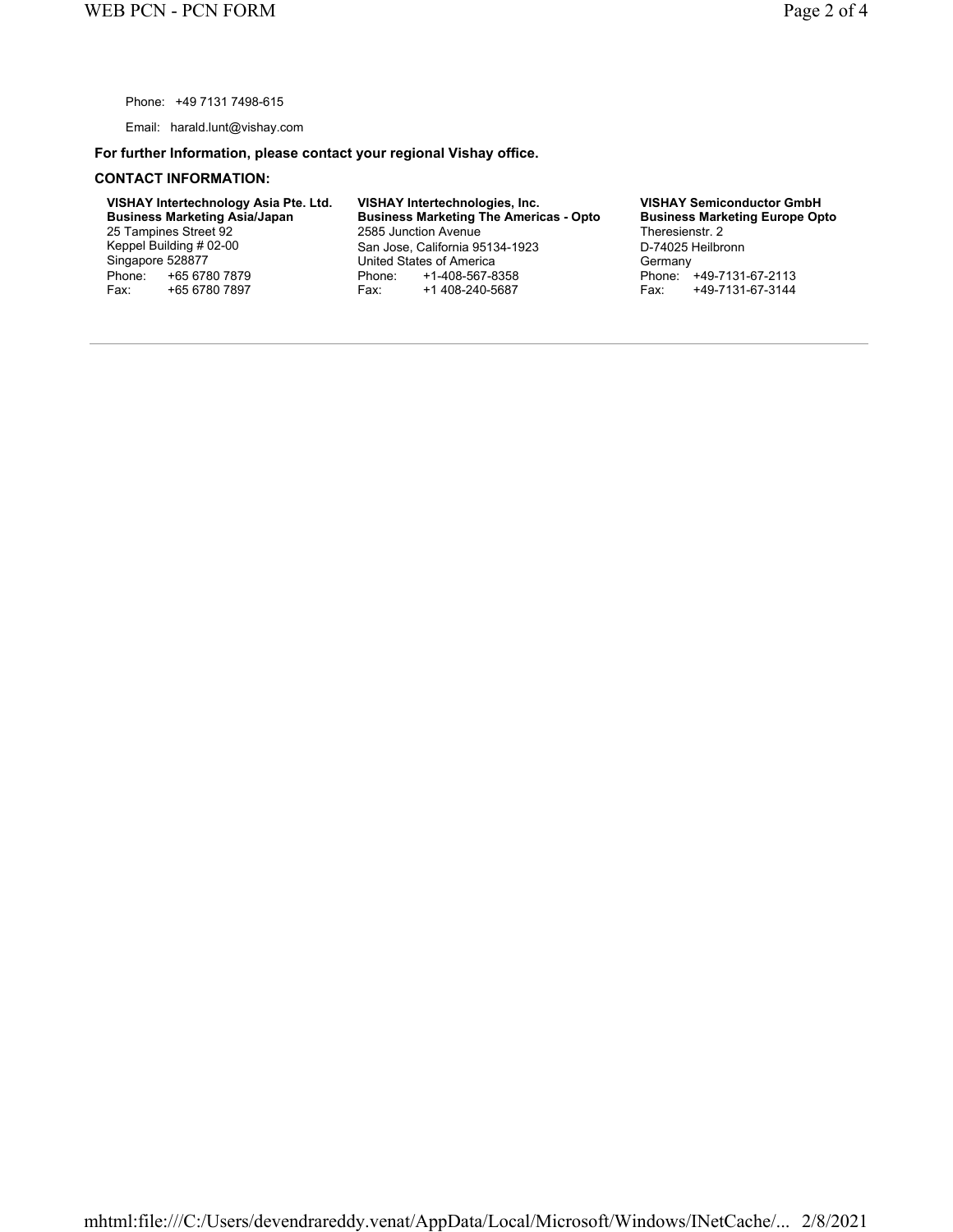

# Product Termination **Notification**



Product Group: Opto Modules & Visibles 28-JAN-2021 / PTN OMV-1160-2020 Rev. 0

### Attached Part Number List:

| Material           |
|--------------------|
| VLMR71AAAC-GS08    |
| VLMW712T2T3QN-GS08 |
| VLMW712T3U3US-GS08 |
| VLMW712U2U3XV-GS08 |
| VLMY71AAAC-GS08    |
| TLMB1100-GS08      |
| VLMW11R2S2-5K8L-08 |
| TLHB4200           |
| TLHB4201           |
| TLHB4400           |
| TLHB44K2M1         |
| TLHB5100           |
| TLHB5102           |
| TLHB5400           |
| TLHB5800           |
| VLHW4100           |
| VLHW4101-YLWU      |
| √LHW4400-JKPL      |
| VLHW4400-LKNL      |
| VLHW4400-QPMM      |
| VLMK51Z1AA-GS08    |
| VLMR51Z1AA-GS08    |
| VLMW51Q2R3-GS08    |
| VLMY51Z1AA-GS08    |
| 1.030.023.078      |
| 8928B50056         |
| VLMB3000L-GS08     |
| VLMB31J2K2-3-GS18  |
| VLMB31J2K2-GS08    |
| VLMB31J2K2-GS18    |
| VLMB31J2L2-GS08    |
| VLMB31J2L2-GS18    |
| VLMB31K1L2-3-GS18  |
|                    |